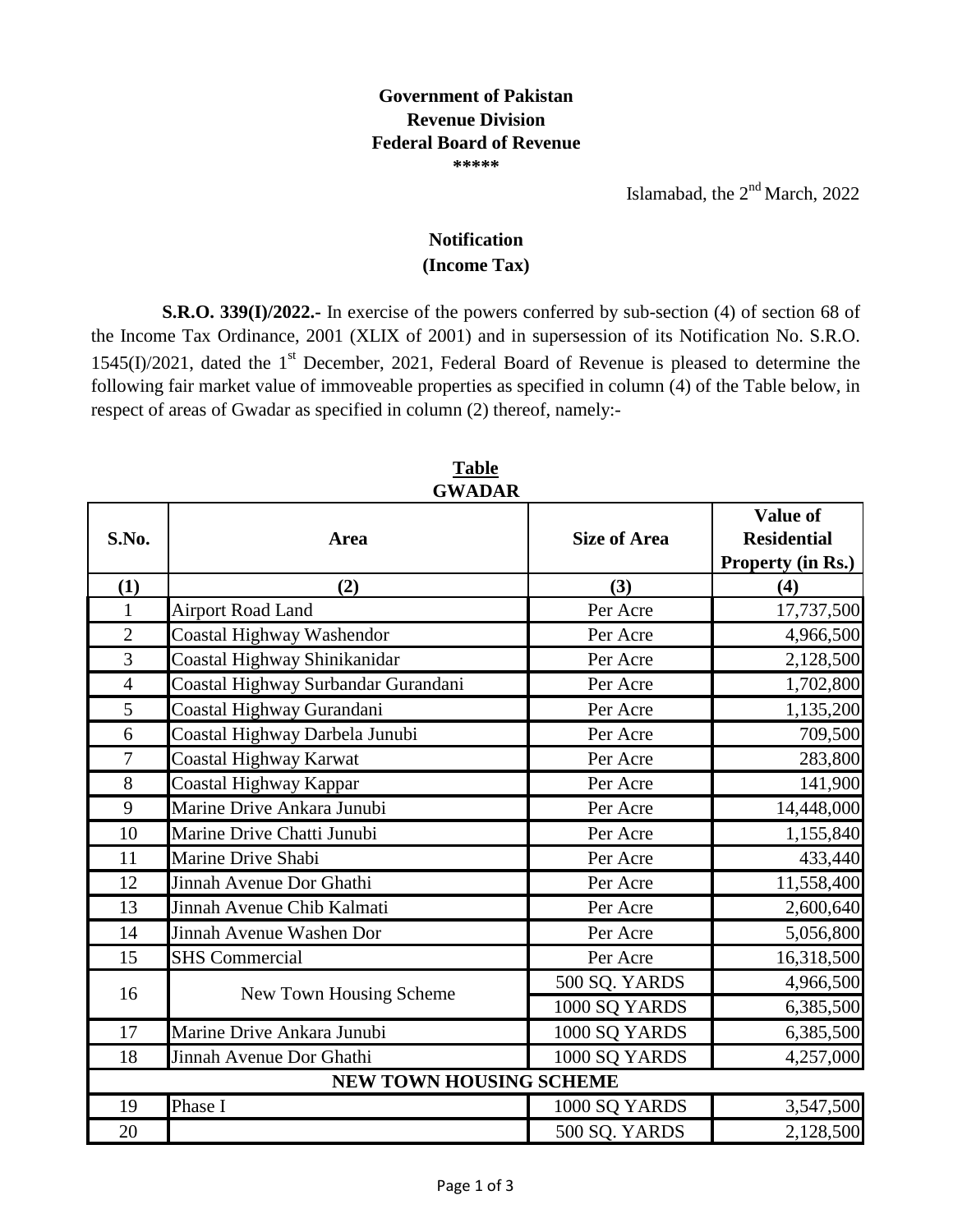| 21   | Phase II                | 1000 SQ YARDS                 | 2,128,500 |
|------|-------------------------|-------------------------------|-----------|
| 22   |                         | 500 SQ. YARDS                 | 1,419,000 |
| 23   | Phase III               | 1000 SQ YARDS                 | 2,128,500 |
| 24   |                         | 500 SQ. YARDS                 | 1,419,000 |
| 25   | <b>Commercial Plots</b> | 1000 SQ YARDS                 | 4,398,900 |
| 26   |                         | 500 SQ. YARDS                 | 3,121,800 |
|      |                         | <b>SANGHAR HOUSING SCHEME</b> |           |
| 27   | Phase I                 | 1000 SQ YARDS                 | 3,708,750 |
| 28   |                         | 600 SQ YARDS                  | 2,967,000 |
| 29   |                         | 400 SQ YARDS                  | 2,670,300 |
| 30   | Phase II                | 1000 SQ YARDS                 | 5,192,250 |
| 31   |                         | 600 SQ YARDS                  | 3,418,500 |
| 32   | Phase III               | 1000 SQ YARDS                 | 2,967,000 |
| 33   |                         | 600 SQ YARDS                  | 1,483,500 |
| 34   |                         | 1000 SQ YARDS                 | 8,159,250 |
| 35   |                         | 600 SQ YARDS                  | 4,005,450 |
| S.No | Area (Moza)             | <b>Size of Area</b>           |           |
| 36   | Darhella North          | Per Acre                      | 273,480   |
| 37   | Darhella South          | Per Acre                      | 683,700   |
| 38   | Gurani Dani North       | Per Acre                      | 273,480   |
| 39   | Gurani Dani South       | Per Acre                      | 683,700   |
| 40   | Surhander               | Per Acre                      | 1,093,920 |
| 41   | Shinikanidar            | Per Acre                      | 1,093,920 |
| 42   | Ziarat Machi East       | Per Acre                      | 273,480   |
| 43   | Ziarat Machi West       | Per Acre                      | 273,480   |
| 44   | Chibrekani              | Per Acre                      | 205,110   |
| 45   | Johrkan                 | Per Acre                      | 136,740   |
| 46   | Washendor               | Per Acre                      | 683,700   |
| 47   | Doregatti               | Per Acre                      | 1,367,400 |
| 48   | <b>Nighor Shareef</b>   | Per Acre                      | 136,740   |
| 49   | Chihkal Matti           | Per Acre                      | 546,960   |
| 50   | Kia Qalat               | Per Acre                      | 109,392   |
| 51   | Kanda Sol               | Per Acre                      | 6,837     |
| 52   | Tank                    | Per Acre                      | 4,102     |
| 53   | Peshal                  | Per Acre                      | 4,102     |
| 54   | Saiji Hassan Bazar      | Per Acre                      | 4,102     |
| 55   | Saiji Faqeer Bazar      | Per Acre                      | 4,102     |
| 56   | Ankara North            | Per Acre                      | 273,480   |
| 57   | Ankara South            | Per Acre                      | 683,700   |
| 58   | Chatti North            | Per Acre                      | 273,480   |
| 59   | Chattti South           | Per Acre                      | 205,110   |
| 60   | Mazari                  | Per Acre                      | 109,392   |